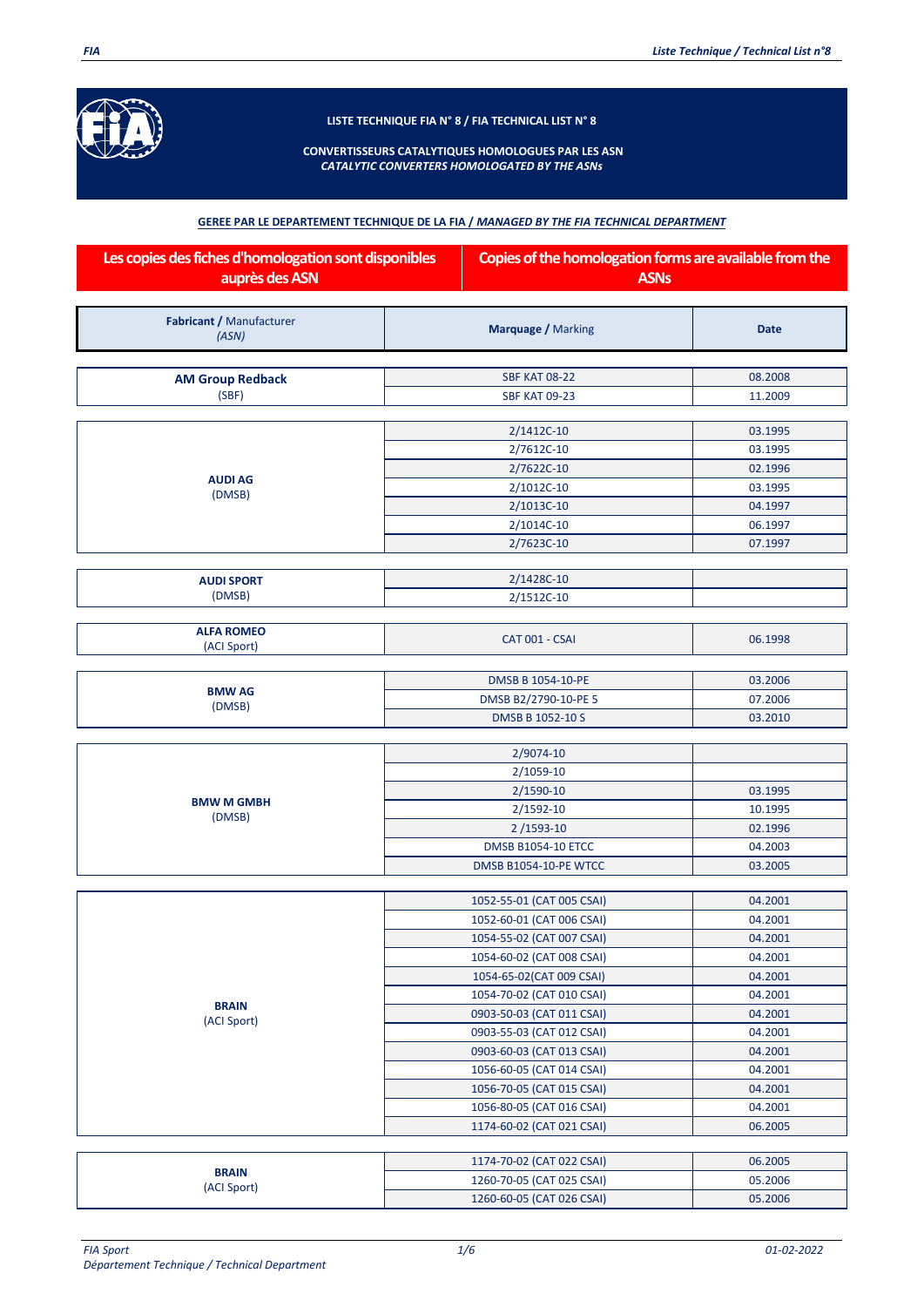BTB PROCAT 01 - MSA/CAT/004/02 09.2002 PROCAT 02 - MSA/CAT/006/03 05.2003<br>PROCAT 03 - MSA/CAT/005/03 05.2003

PROCAT 03 - MSA/CAT/005/03

| (Motorsport UK)          | PROCAT 04 - MSA/CAT/007/04                                               | 11.2004 |
|--------------------------|--------------------------------------------------------------------------|---------|
|                          |                                                                          |         |
|                          | ITACA 100/100 (CAT-027 ACI)                                              | 12.2017 |
|                          | ITACA 108/110 (CAT-028 ACI)                                              | 12.2017 |
|                          | ITACA 108/130 (CAT-029 ACI)                                              | 12.2017 |
| <b>ECOCAT ITALIA SRL</b> | ITACA 121/110 (CAT-030 ACI)                                              | 12.2017 |
| (ACI Sport)              | ITACA 121/130 (CAT-031 ACI)                                              | 12.2017 |
|                          | ITACA 130/100 (CAT-032 ACI)                                              | 12.2017 |
|                          | ITACA 130/130 (CAT-033 ACI)                                              | 12.2017 |
|                          | ITACA 140/130 (CAT-034 ACI)                                              | 12.2017 |
|                          |                                                                          |         |
|                          | 84566 FIA EC AKK-CAT-3                                                   | 11.2004 |
|                          | 84533 FIA EC AKK-CAT-4                                                   | 11.2004 |
|                          | 84565 FIA EC AKK-CAT-5                                                   | 11.2004 |
| <b>ECOCAT OY</b>         | 86422 FIA EC AKK-CAT-6                                                   | 04.2007 |
| (AKK)                    | 86424 FIA EC AKK-CAT-6                                                   | 04.2007 |
|                          | 86425 FIA EC AKK-CAT-7                                                   | 04.2007 |
|                          | 86426 FIA EC AKK-CAT-7                                                   | 04.2007 |
|                          | 86662 FIA EC AKK-CAT-8                                                   | 04.2007 |
|                          | 86664 FIA EC AKK-CAT-8                                                   | 04.2007 |
|                          |                                                                          |         |
|                          | ERNST-NR 987 158 / ONS-NR. 1054-55                                       |         |
|                          | ERNST-NR.987 141 / ONS-NR. 1054-60                                       |         |
|                          | ERNST-NR.987 134 / ONS-NR. 1054-70                                       |         |
| <b>ERNST</b>             | ERNST-NR.987 073 / ONS-NR. 0902-50                                       |         |
| <b>APPARATEBAU</b>       | ERNST-NR.987 103 / ONS-NR. 0903-50                                       |         |
| (DMSB)                   | ERNST-NR.987 066 / ONS-NR. 0902-55                                       |         |
|                          | ERNST-NR.987 097 / ONS-NR. 0903-55                                       |         |
|                          | ERNST-NR.987 127 / ONS-NR. 1052-55                                       |         |
|                          | ERNST-NR.987 080 / ONS-NR. 0903-60<br>ERNST-NR.987 110 / ONS-NR. 1052-60 |         |
|                          |                                                                          |         |
| <b>FIAT</b>              | CAT 023 CSAI                                                             | 03.2006 |
| (ACI Sport)              | CAT 024 CSAI                                                             | 03.2006 |
|                          |                                                                          |         |
|                          | DMSB 1052-2 H&B                                                          | 11.2003 |
|                          | DMSB 1054-2 H&B                                                          | 09.2003 |
|                          | DMSB 1056-2 H&B                                                          | 11.2003 |
|                          | HJS-90950573 / F3 1012/10                                                | 03.1995 |
|                          | HJS-90950575 / F3 1312/10                                                |         |
|                          | HJS-90950015 / DTC-1054/10                                               | 12.1994 |
|                          | HJS-950922 / ONS-0902-45                                                 |         |
|                          | HJS-950923 / ONS-0902-50                                                 |         |
|                          | HJS-950932 / ONS-0903-50                                                 |         |
|                          | HJS-950933 / ONS-0903-55                                                 |         |
| <b>HJS</b><br>(DMSB)     | HJS-951523 / ONS-1052-55                                                 |         |
|                          | HJS-951543 / ONS-1054-55                                                 |         |
|                          | HJS-950934 / ONS-0903-60                                                 |         |
|                          | HJS-951524 / ONS-1052-60                                                 |         |
|                          | HJS-951544 / ONS-1054-60                                                 |         |
|                          | HJS-951546 / ONS-1054-70                                                 |         |
|                          | HJS-90950030 / 2/2790-10                                                 | 08.1995 |
|                          | HJS-90950028 / 2/1090-10                                                 | 06.1996 |
|                          | HJS-90950025 / 2/1012-10                                                 | 07.1997 |
|                          | HJS-951564 / ONS-1056-60                                                 | 01.1999 |
|                          | HJS-951566 / ONS-1056-70                                                 | 01.1999 |
|                          |                                                                          |         |

**BTB EXHAUSTS LTD** (Motorsport UK)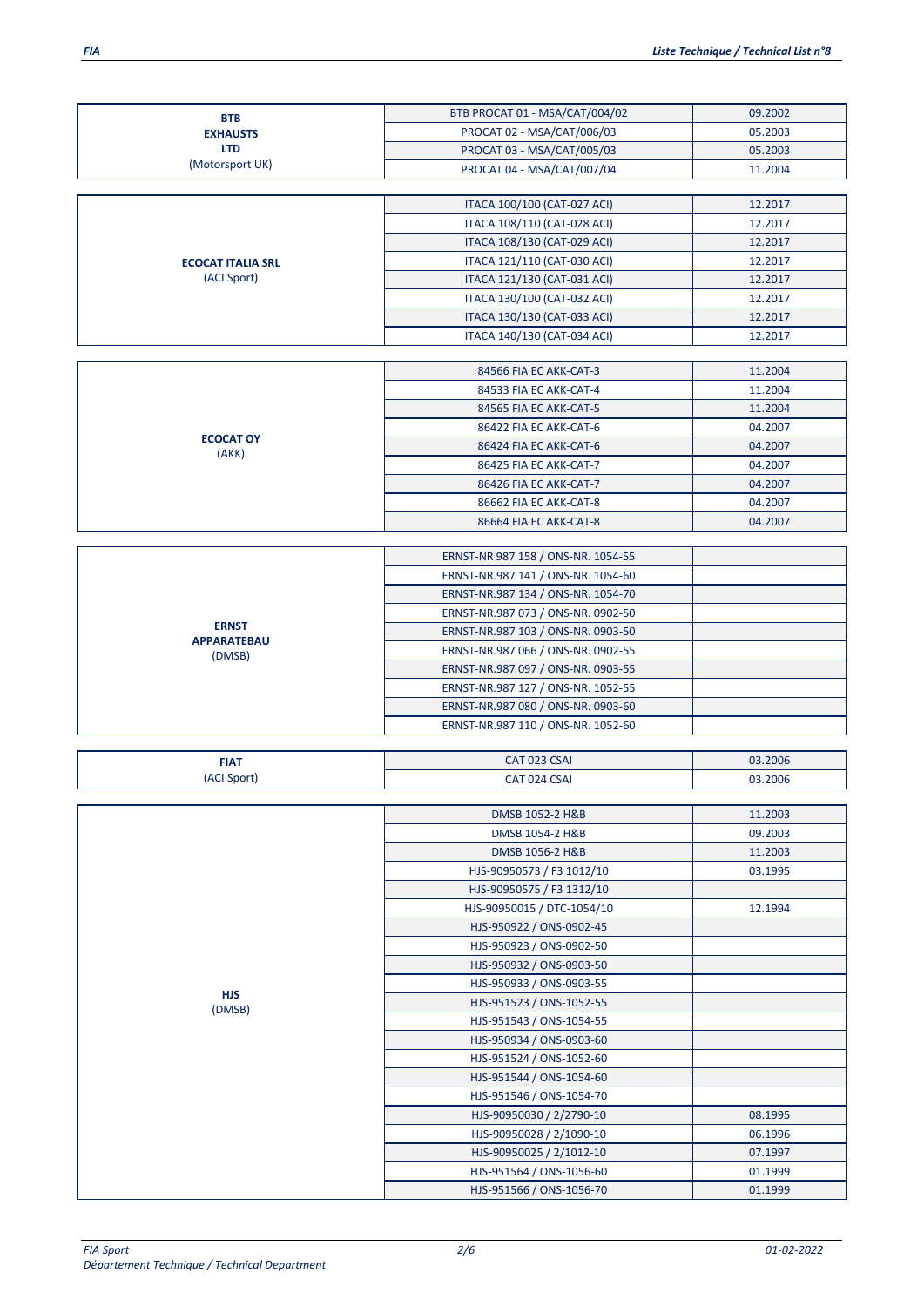| HJS-951568 / ONS-1056-80    | 01.1999           |
|-----------------------------|-------------------|
| HJS-951736 / ONS-1273-70    | 01.1999           |
| HJS-951738 / ONS-1273-80    | 01.1999           |
| HJS-90950043 / WRC 1012 /10 | 11.1996           |
| HJS-90950044 / WRC 1279-10  | 12.1996           |
| HJS-90950055 / WRC 1112/10  | 11.1997           |
| RC 9012-10                  | 06.2008           |
| HJS-950711 / ONS-0701-45    | 01.1999           |
| HJS-950712 / ONS-0701-50    | 01.1999           |
| HJS-950911 / ONS-0901-45    | 01.1999           |
|                             | 01.1999           |
| HJS-950912 / ONS-0901-50    |                   |
| HJS-90950058 / RC 1090/10   |                   |
| VW POLO N 9012-10           | 01.2001           |
| <b>ISSC 1112-10</b>         | 09.2000           |
| F3 1312/10                  | 05.1999           |
| WRC 1312/10                 | 03.2003           |
| PTK 350/75                  | 04.2003           |
| WRC 1277/10                 | 03.2004           |
| <b>WRC 1112-10 PE</b>       | 08.2008 & 03.2011 |
| F3 1012/10 PE               | 03.2005           |
| <b>WRFF 1279/10 PE</b>      | 08.2005           |
| ST 9074-10 PE               | 06.2008           |
| 2/2790-10                   | 12.2005 & 03.2011 |
| HJS 2/1012-10PE             | 06.2006           |
| <b>WRC 1279-10PE</b>        | 08.2008           |
| SF S2000 1112-10 PE         | 01.2009           |
| GT 1407 - 10 PE             | 03.2009           |
| $S2$ 1210 - 10 PE           | 03.2009           |
| HWA F3 1012 / 10 PE         | 03.2009           |
| $C$ 1279 - 10 PE            | 04.2009           |
| S2 1279-10 PE FF            | 01.2010           |
| 997 1080-10 PE              | 03.2010           |
| HWA GT 1407 - 10 PE         | 09.2010           |
| T1.6 1279-10                | 01.2011           |
| RE GT 1407 / 10             | 05.2011           |
| 997 GT3R 1090-10 PE         | 05.2011           |
| <b>COR GT 1410-10 PE</b>    | 07.2011           |
| T1.6 1277-10                | 07.2011           |
| GT 1407 / 10                | 07.2011           |
| MM GT 1090 - 10 PE          | 07.2011           |
| FR 1112 / 10                | 07.2011           |
| F458 GT 1407 - 10           | 08.2011           |
| WRC T1.6 1277-10 PE         | 12.2011           |
| T1.6 9074-10                | 02.2012           |
| HWA01-F3 1012/10-PE         | 02.2012           |
| F3 1210-10                  | 04.2012           |
| CAM 1410-10 PE              | 04.2012           |
| PD 1407-10                  | 05.2012           |
| FF 1.6 1277-10              | 08.2012           |
| LIS 1279-10                 | 10.2012           |
| R 9012-10                   | 12.2012           |
| RCC 1112-10                 | 01.2013           |
| TY 1012-10                  | 03.2013           |
| AU01 1407-10 PE             | 03.2013           |
| RT 1277-10                  | 04.2013           |
|                             |                   |
| P911C 1212-10 PE            | 11.2013           |
| WTCC T1.6 1277-10           | 03.2014           |
| DMSB-CAT-1-1/14             | 03.2014           |
| DMSB-CAT-1-2/14             | 04.2014           |
| DMSB-CAT-1-3/14             | 05.2014           |

**HJS (DMSB)**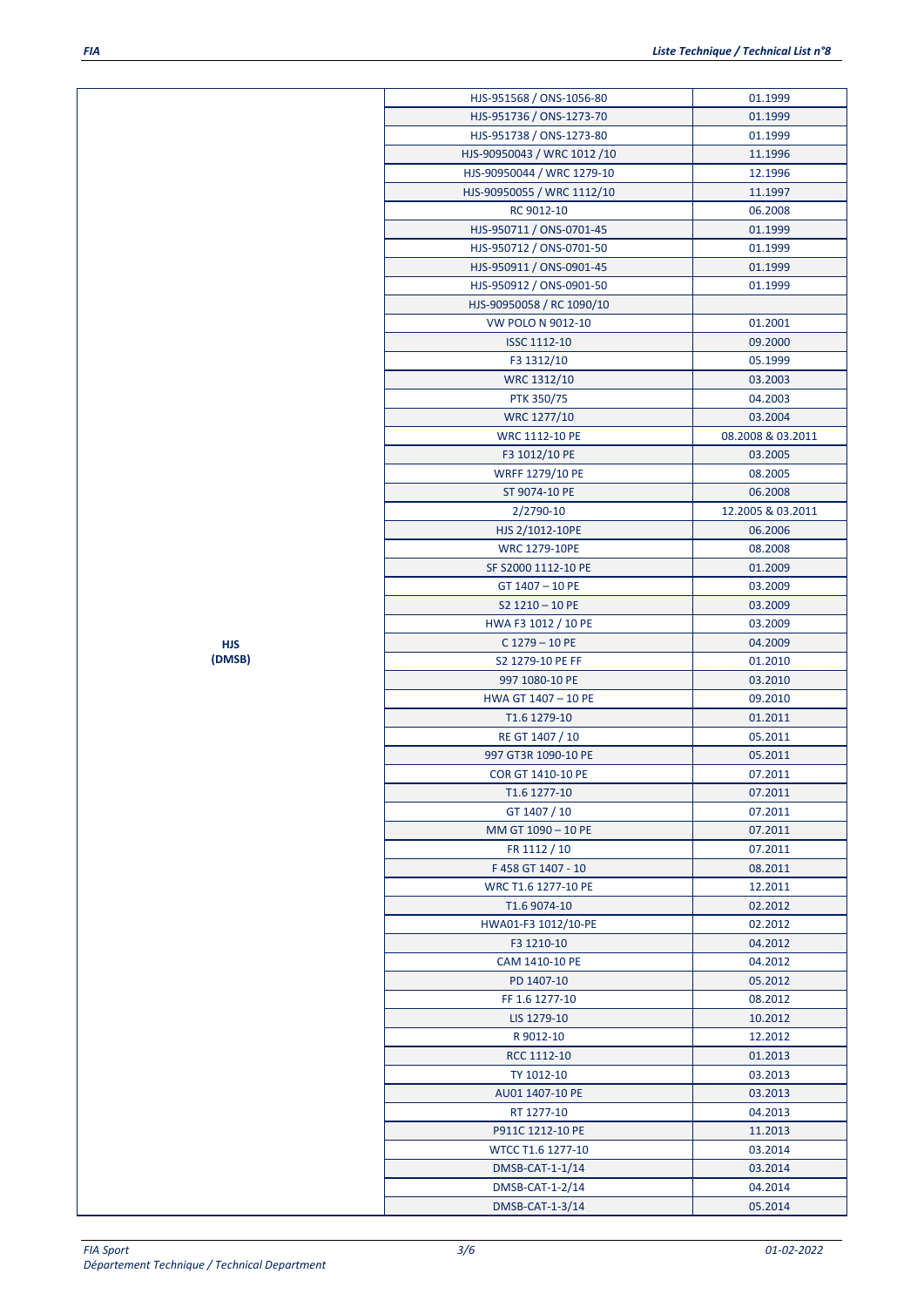|                                              | DMSB-CAT-1-4/14               | 09.2014 |
|----------------------------------------------|-------------------------------|---------|
|                                              | DMSB-CAT-1-5/14               | 08.2014 |
|                                              | DMSB-CAT-1-6/15               | 03.2015 |
|                                              | DMSB-CAT-1-7/15               | 03.2015 |
|                                              | DMSB-CAT-1-8/15               | 03.2015 |
|                                              | DMSB-CAT-1-9/15               | 11.2015 |
|                                              | DMSB-CAT-1-10/15              | 06.2015 |
|                                              | DMSB-CAT-1-11/15              | 11.2015 |
|                                              | DMSB-CAT-1-12/15              | 12.2015 |
|                                              | DMSB-CAT-1-15/15              | 06.2015 |
|                                              | DMSB-CAT-1-13/16              | 02.2016 |
|                                              | DMSB-CAT-1-16/16              | 02.2016 |
|                                              | DMSB-CAT-1-17/16              | 02.2016 |
|                                              | DMSB-CAT-1-18/16              | 04.2016 |
| <b>HJS</b>                                   | DMSB-CAT-1-19/16              | 12.2016 |
| (DMSB)                                       | DMSB-CAT-1-20/16              | 01.2017 |
|                                              | DMSB-CAT-1-14/17              | 04.2017 |
|                                              | DMSB-CAT-1-22/17              | 11.2017 |
|                                              | DMSB-CAT-1-23/17              | 04.2017 |
|                                              | DMSB-CAT-1-24/17              | 10.2017 |
|                                              | DMSB-CAT-1-25/17              | 11.2017 |
|                                              | DMSB-CAT-1-26/18              | 05.2018 |
|                                              |                               |         |
|                                              | DMSB-CAT-1-27/18              | 08.2018 |
|                                              | DMSB-CAT-1-28/18              | 04.2018 |
|                                              | DMSB-CAT-1-29/18              | 03.2019 |
|                                              | DMSB-CAT-1-30/19              | 01.2020 |
|                                              | DMSB-CAT-1-31/20              | 02.2020 |
|                                              | <b>DMSB-CAT-1-32/21</b>       | 01.2022 |
|                                              | DMSB-CAT-1-33/21              | 11.2021 |
|                                              | Tiger kat 50-181 / SBF 06-014 | 03.2007 |
| H S Europé AB<br>(SBF)                       | Tiger kat 75-181 / SBF 06-015 | 03.2007 |
|                                              |                               |         |
|                                              | JSRC-001 A - MSA-CAT/001/98   | 01.1999 |
| <b>JANSPEED</b>                              | JSRC-002 A - MSA-CAT/002/00   | 01.2000 |
| (Motorsport UK)                              | JSRC-005 A - MSA-CAT/003/01   | 04.2001 |
|                                              | JSCO-40545-A - MSA/CAT/008/11 | 08.2011 |
|                                              |                               |         |
|                                              | Kemira 80869 / 1054-70        | 06.2000 |
| <b>KEMIRA</b><br>(AKK)                       | 83415 FIA KE AKK-CAT-1        | 03.2003 |
|                                              | 83310 FIA KE AKK-CAT-2        | 03.2003 |
|                                              |                               |         |
| <b>KTM AG</b>                                | DMSB-CAT-2-1/17               | 08.2017 |
| (DMSB)                                       |                               |         |
|                                              | <b>ONS GU 0903-55</b>         |         |
|                                              | ONS GU 0903-60                |         |
| <b>KURT</b><br><b>GUTMANN</b><br><b>GMBH</b> | ONS GU 1054-60                | 03.1991 |
|                                              | ONS GU 1054-70                | 03.1991 |
|                                              |                               |         |
|                                              | ONS GU 1056-60                | 03.1991 |
| (DMSB)                                       | ONS GU 1056-70                | 03.1991 |
|                                              | $2/9010 - 10$                 | 11.1995 |
|                                              | $2/9210 - 10$                 | 11.1995 |
|                                              | DMSB 2/1020                   | 04.1998 |
| <b>M-SPORT Poland</b>                        | <b>PZM 1/18 CAT</b>           | 11.2018 |
| (PZM)                                        | <b>PZM 2/21 CAT</b>           | 03.2021 |
|                                              |                               |         |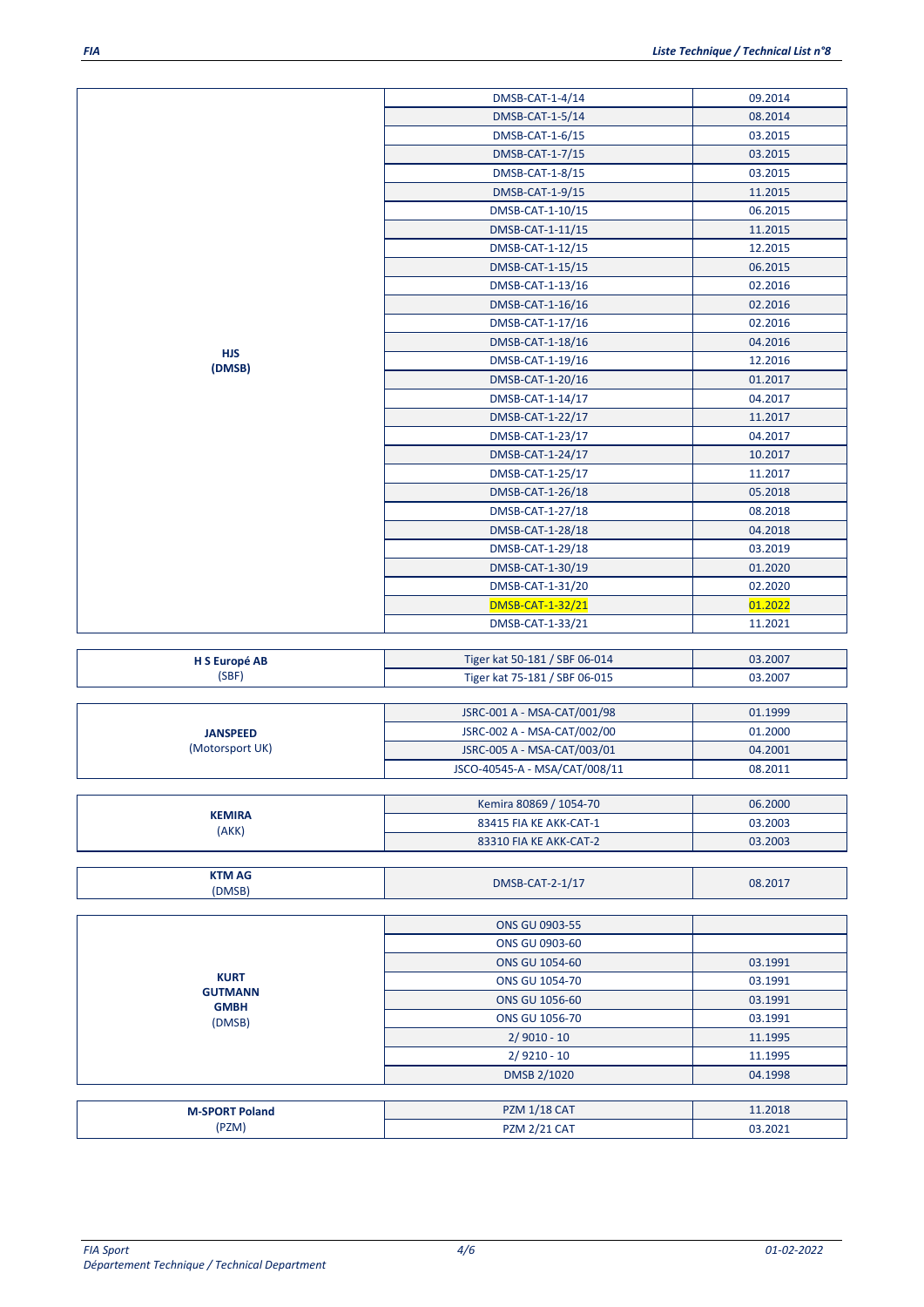R 1012 / 10 02.2007<br>R 1112 / 10 03.2007

| <b>OBERLAND</b><br><b>MANGOLD</b><br><b>GMBH</b><br>(DMSB) | <b>OBERLAND / ONS-NR. 0902-50</b> |  |
|------------------------------------------------------------|-----------------------------------|--|
|                                                            | OBERLAND / ONS-NR. 0903-50        |  |
|                                                            | <b>OBERLAND / ONS-NR. 0902-55</b> |  |
|                                                            | <b>OBERLAND / ONS-NR. 0903-55</b> |  |
|                                                            | <b>OBERLAND / ONS-NR. 1052-55</b> |  |
|                                                            | OBERLAND / ONS-NR. 0903-60        |  |
|                                                            | <b>OBERLAND / ONS-NR. 1052-60</b> |  |
|                                                            | <b>OBERLAND / ONS-NR. 1054-60</b> |  |
|                                                            | <b>OBERLAND / ONS-NR. 1054-70</b> |  |
|                                                            |                                   |  |

| <b>POLYCAR</b><br>(FFSA) | PCS-GR TECH 014                     | 11.2016 |
|--------------------------|-------------------------------------|---------|
|                          |                                     |         |
| <b>RAGAZZON</b>          | RAGAZZON 540030 - (N° CAT 003 CSAI) | 04.2001 |
| (ACI Sport)              | RAGAZZON 540031 - (N° CAT 004 CSAI) | 04.2001 |
|                          |                                     |         |
|                          | DMSB 1052-2-10                      | 03.2007 |
| <b>REMUS</b><br>(DMSB)   | DMSB 1054-2-10                      | 03.2007 |
|                          | DMSB 1056-2-10                      | 03.2007 |
|                          | _ _ _ _ _ _ _                       |         |

| <b>RDM</b><br>--- <b>-</b> | --<br><b>RDM 01</b><br>JUJ. | 1.2015<br>_______ |
|----------------------------|-----------------------------|-------------------|
| гэн                        |                             |                   |

R 1112 / 10

|                       | FFSA-001-51141        | 01.1999 |
|-----------------------|-----------------------|---------|
|                       | FFSA-002-51491        | 04.1999 |
|                       | FFSA-003-50181/95042  | 04.1999 |
|                       | FFSA-004-50181/95052  | 04.2015 |
|                       | FFSA-004-080101       | 03.2001 |
| <b>ROSI</b><br>(FFSA) | FFSA-005-50321/95032  | 07.2001 |
|                       | FFSA-006-50181/95062  | 04.2015 |
|                       | FFSA-007-50291/95002  | 03.2006 |
|                       | FFSA-008-50321/100062 | 04.2015 |
|                       | FFSA-009-100063       | 03.2015 |
|                       | FFSA-011-50321/95033  | 06.2015 |
|                       | FFSA-012-100064       | 06.2015 |
|                       | FFSA-015-50321/95034  | 12.2017 |

| <b>SUPERSPRINT</b><br>(ACI Sport) | 01260401001 - CAT 002 CSAI | 01.2001 |
|-----------------------------------|----------------------------|---------|
|                                   | 01260401001 - CAT 017 CSAI | 03.2002 |
|                                   | 01260401001 - CAT 018 CSAI | 03.2002 |
|                                   | 01260401001 - CAT 019 CSAI | 03.2002 |
|                                   | 01260401001 - CAT 020 CSAI | 01.2003 |

| SUZUKI<br>. | SUZUKI 60G2<br>? FUTABA | 07 1999 |
|-------------|-------------------------|---------|
| (JAF)       |                         |         |

| <b>TWR RACING</b><br>(Motorsport UK)           | 2/1279T-10              | 02.1995 |
|------------------------------------------------|-------------------------|---------|
|                                                |                         |         |
| <b><i>URBANELTEROUSIUS EREIRERG GRANUL</i></b> | ONS 1054-60 - UTF 14001 |         |

| UMWELTTECHNIK FREIBERG GMBH<br>(DMSB) | ONS 1052-60 - UTF 10001  |  |
|---------------------------------------|--------------------------|--|
|                                       | ONS 0903-60 - UTF 019301 |  |
|                                       |                          |  |

| <b>VIKTOR GÜNTHER GMBH</b><br>(DMSB) | VGS A 1054-60 |  |
|--------------------------------------|---------------|--|
|                                      | VGS 1054-60   |  |
|                                      | VGS 0903-60   |  |
|                                      | VGS 0903-50   |  |
|                                      | VGS 0903-55   |  |
|                                      | VGS 1054-55   |  |

\*\*\*\*\*